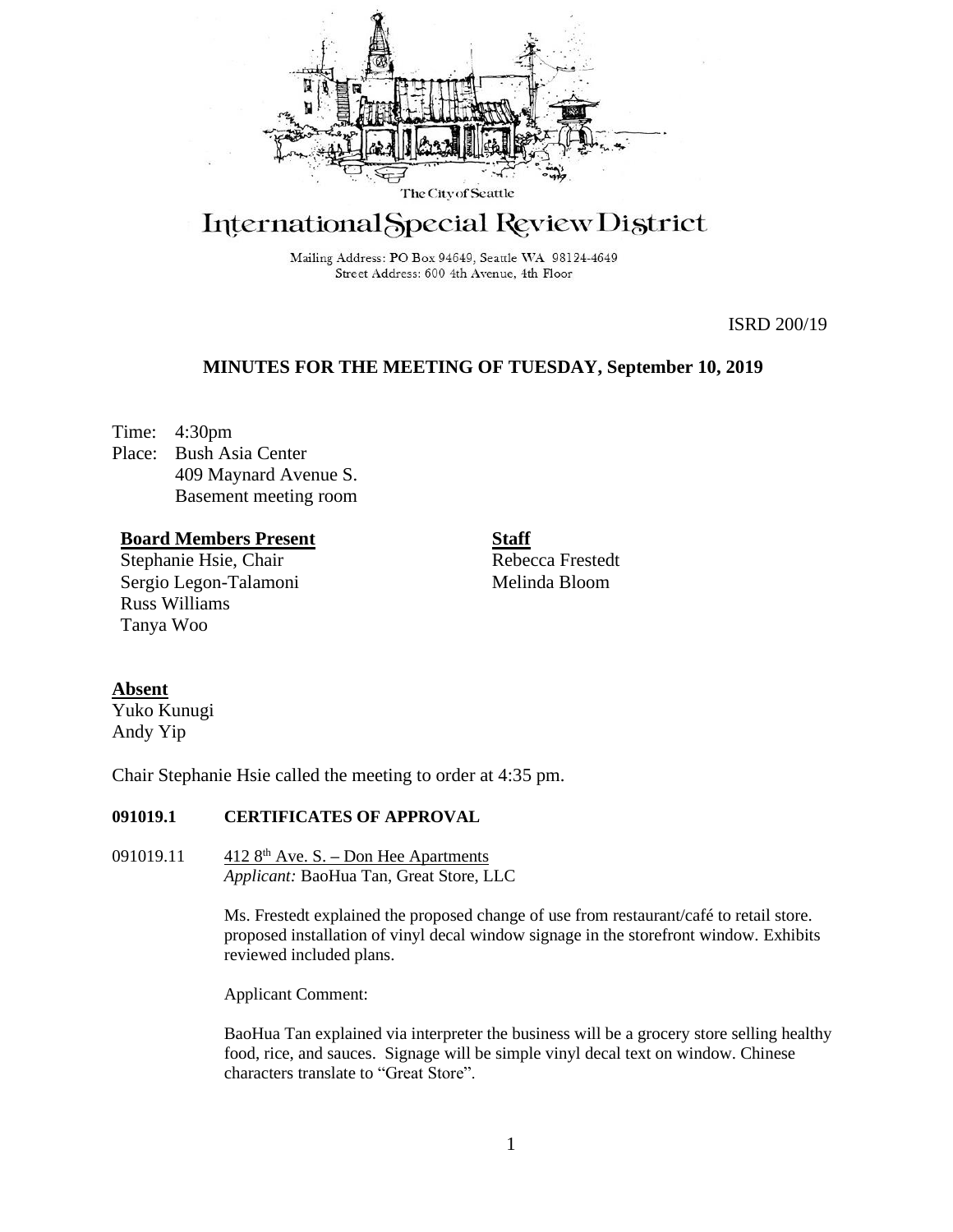Public Comment:

Shanti Bresnau, SCIDpda, said the use was recorded as 'restaurant' but it was actually a massage parlor that was raided.

Ms. Frestedt said the massage spa was never permitted and was out of compliance. She said this action will correct that.

Board Discussion:

Mr. Legon-Talamoni said it is straightforward; it is a preferred use at street level.

Action: I move that the International Special Review District Board recommend approval of a Certificate of Approval for Use and Signage, as proposed.

The Board directs staff to prepare a written recommendation of approval, based on consideration of the application submittal and Board discussion at the September 10, 2019 public meeting, and forward this written recommendation to the Department of Neighborhoods Director.

This action meets the following sections of the **International Special Review District Ordinance and** a**pplicable Design Guidelines:**

**SMC 23.66.320 – Permitted uses SMC 23.66.326 – Street-level uses SMC 23.66.338 – Signs**

#### **Secretary of the Interior's Standards #9 & #10**

MM/SC/SLT/TW 4:0:0 Motion carried.

091019.12 679 S. King St. – Louisa Hotel *Applicant*: Katie Su, Harmony Tea

Ms. Woo recused herself.

Ms. Frestedt explained the proposed change of use from retail store to restaurant/café. Exhibits reviewed included plans. The Louisa Hotel was constructed in 1909. It is a contributing building located within the Asian Design Character District.

Applicant Comment:

Steve Su explained they will sell bubble tea and a top Taiwan tea. He said they are seeking change of use now.

Public Comment:

Robert Lowman said the space had been retail before – it had been an herb shop.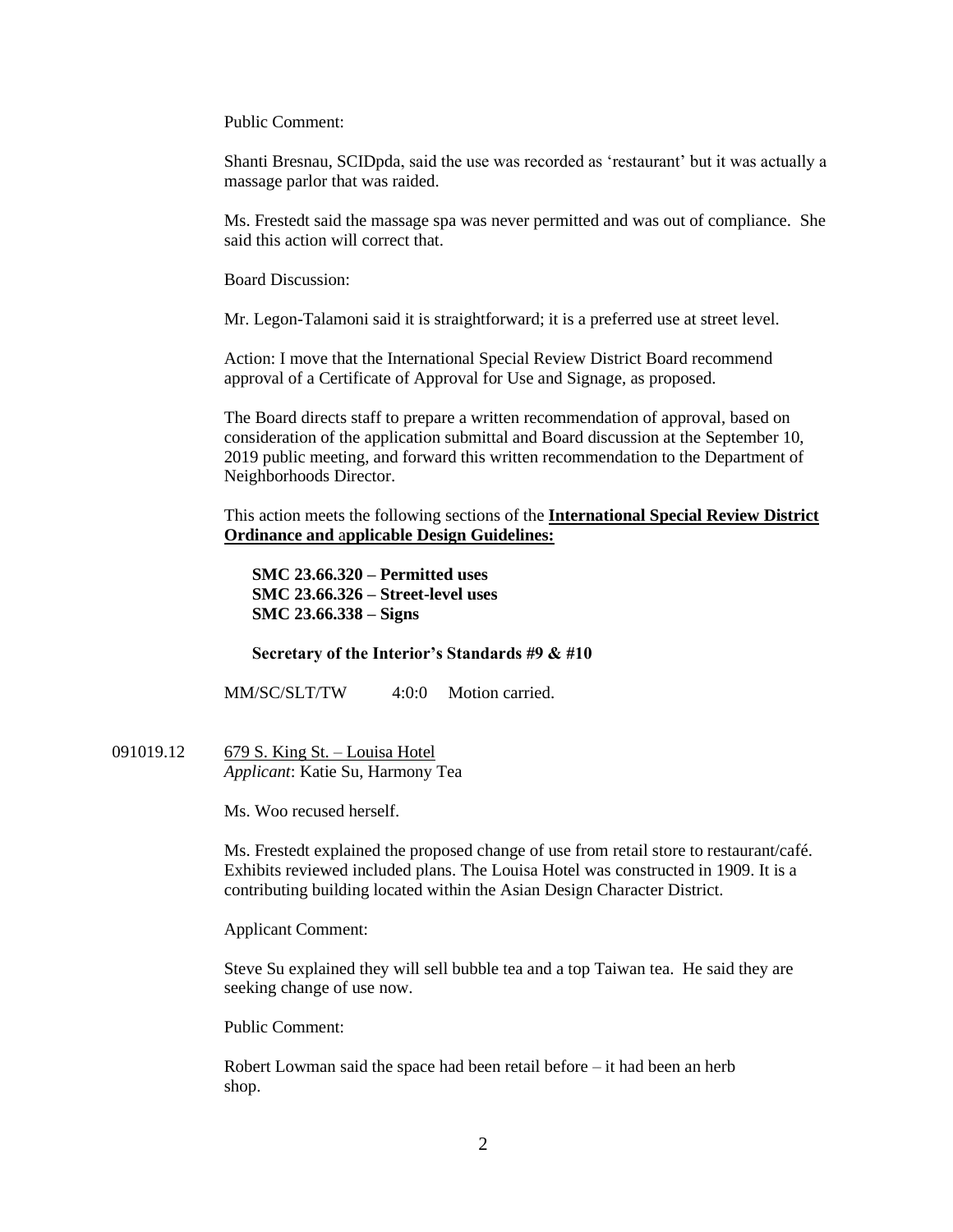Ms. Frestedt said that it had been an herb shop when the fire occurred and now they are establishing a new use, from retail to restaurant / café.

Ms. Hsie said it is straightforward.

Action: I move that the International Special Review District Board recommend approval of a Certificate of Approval for Use, as proposed.

The Board directs staff to prepare a written recommendation of approval, based on consideration of the application submittal and Board discussion at the September 10, 2019 public meeting, and forward this written recommendation to the Department of Neighborhoods Director.

This action meets the following sections of the **International Special Review District Ordinance and** a**pplicable Design Guidelines:**

**SMC 23.66.320 – Permitted uses SMC 23.66.326 – Street-level uses**

MM/SC/SLT/RW 3:0:1 Motion carried. Ms. Woo recused herself.

Agenda reordered.

# **091019.3 BOARD BUSINESS**

Ms. Frestedt provided an update on upcoming election about materials, noticing. She said she welcomed input on best way to further get the word out. She said the turnout for voters is expected to be large and she has arranged for two interpreters this year. The deadline to apply for the vacancy is through November 30, 2020. The election is the third Tuesday in November.

091019.14 605 & 625 Union Station *Applicant:* Meg Taylor, SKB Architects

> Ms. Frestedt explained the proposed site alterations consisting of: 1) replacement of paving between the entrances to the buildings; 2) addition of new catenary lighting spanning between the buildings; 3) infill of a former water feature with plantings/landscaping, and 4) the addition of new wooden benches. Exhibits reviewed included plans, photographs and samples. This is a non-contributing building located outside of the Asian Design Character District.

Applicant Comment:

Meg Taylor, SKB Architects, explained the intent to create a unifying element between the entries of 605 and 625 buildings. She said they will address the ongoing maintenance concerns of the courtyard pavers and fountains. The two existing fountains have never worked as intended and will be demolished. Catenary lights will be added to create a glow; lighting for security already exists. She said they will add granite pavers to replace the flagstone and will infill fountains with rock gardens to create interest. There will be two rough finish textures of the granite to bring diversity and life to courtyard. She said in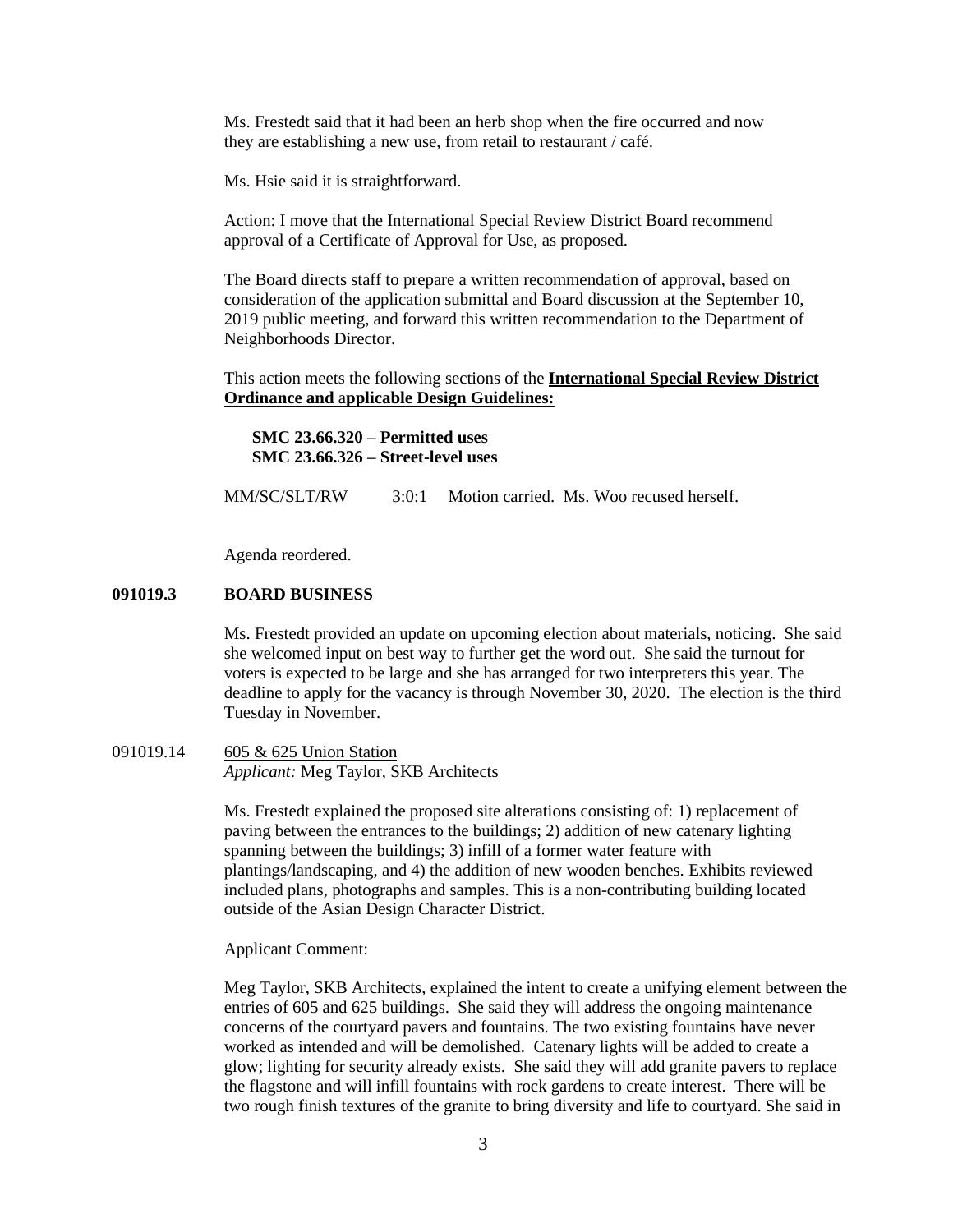response to concern about safety and security, pea gravel will be used instead of rocks. Shade tolerant plants in pots will fill the planters; teak benches will be added for seating.

Ms. Woo asked if buildings have the same owner.

The project representative said it is the same owner and property manager. Native plants are selected where possible. The lighting intent is to simply provide a lantern flow feel; it is a warm, contemporary timeless style light.

Ms. Hsie asked why the planter concept was chosen.

The representative said it was to create a feature element that feels intentional and not as though it were an afterthought.

Ms. Hsie asked if the bench will have graffiti coating.

The representative said they can sand it down or apply a coating. There is glass lobby on all sides staff by security guard. She said the cylinder planters will allow transparency through the space.

Public Comment:

Robert Lowman asked for clarification of site.

Ms. Frestedt said the space is not visible from the right of way.

Board Discussion:

#### Granite / Paving

Mr. Legon-Talamoni appreciated the material choice and said it is a contemporary update that gives order to defined boundary.

#### Light Fixtures

Ms. Hsie asked for cut sheets.

The lights are 18" in diameter, 17" high, mounted 25'8" high; 3000K, 3300 lumens, with a gray finish to help them disappear.

Ms. Hsie said it has more of a champagne color; existing painted colors stand out more.

Mr. Legon-Talamoni said the light strategy is in line with what has been seen in the district; it brings intimacy to the space.

Ms. Hsie said the lighting is a great idea and she appreciated the fixturelantern. She said that in the future to provide other fixtures as options and noted they could be more created and expressive of Asian culture.

#### Rock Garden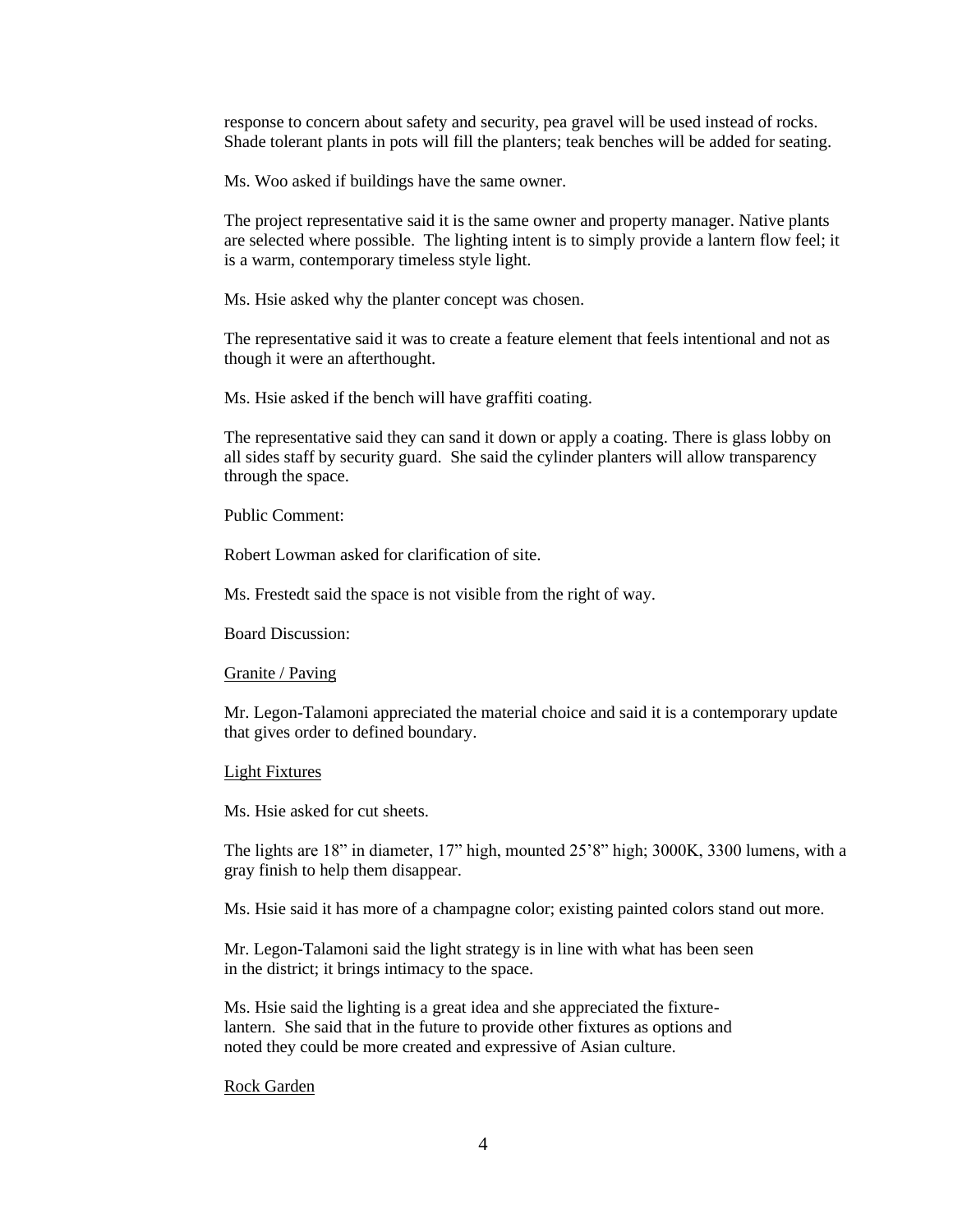Ms. Hsie said they are keeping the existing boundary and what is proposed is a clean strategy.

Mr. Legon-Talamoni said he appreciated the touch of wood which would encourage people to sit down. He appreciated the green features rather than the dead fountains.

Ms. Hsie said it is great there is glass on both sides for visibility.

Action: I move that the International Special Review District Board recommend approval of a Certificate of Approval for site alterations, lighting and landscaping, as proposed.

The Board directs staff to prepare a written recommendation of approval, based on consideration of the application submittal and Board discussion at the September 10, 2019 public meeting, and forward this written recommendation to the Department of Neighborhoods Director.

This action meets the following sections of the **International Special Review District Ordinance and** a**pplicable Design Guidelines:**

**SMC 23.66.302 – International Special Review District goals and objectives SMC 23.66.310 – Union Station Corridor goals and objectives H. Pedestrian environment**

**Secretary of the Interior's Standards #9 & #10**

MM/SC/TW/RW 4:0:0 Motion carried.

Ms. Frestedt appreciated the comments on catenary lights and Asian character. She noted the location and that it is new construction, it is not really visible.

091019.13 1227 S. Weller St. *Applicant:* Josh Brevoort, Zero Plus, on behalf of Friends of Little Saigon

Mr. Williams recused himself.

Ms. Frestedt explained the proposal to establish use as "retail sales and services, general", with an accessory café. Exhibits included plans. This is a non-contributing building located east of I-5, outside of the Asian Design Character District.

Applicant Comment:

Josh Brevoort provided context of site.

Mr. Legon-Talamoni disclosed his office designed this building, but his firm was not involved in this proposal.

Yenvy Pham, Friends of Little Saigon, said they are expanding need community / office space. She said it will be a place to gather and it will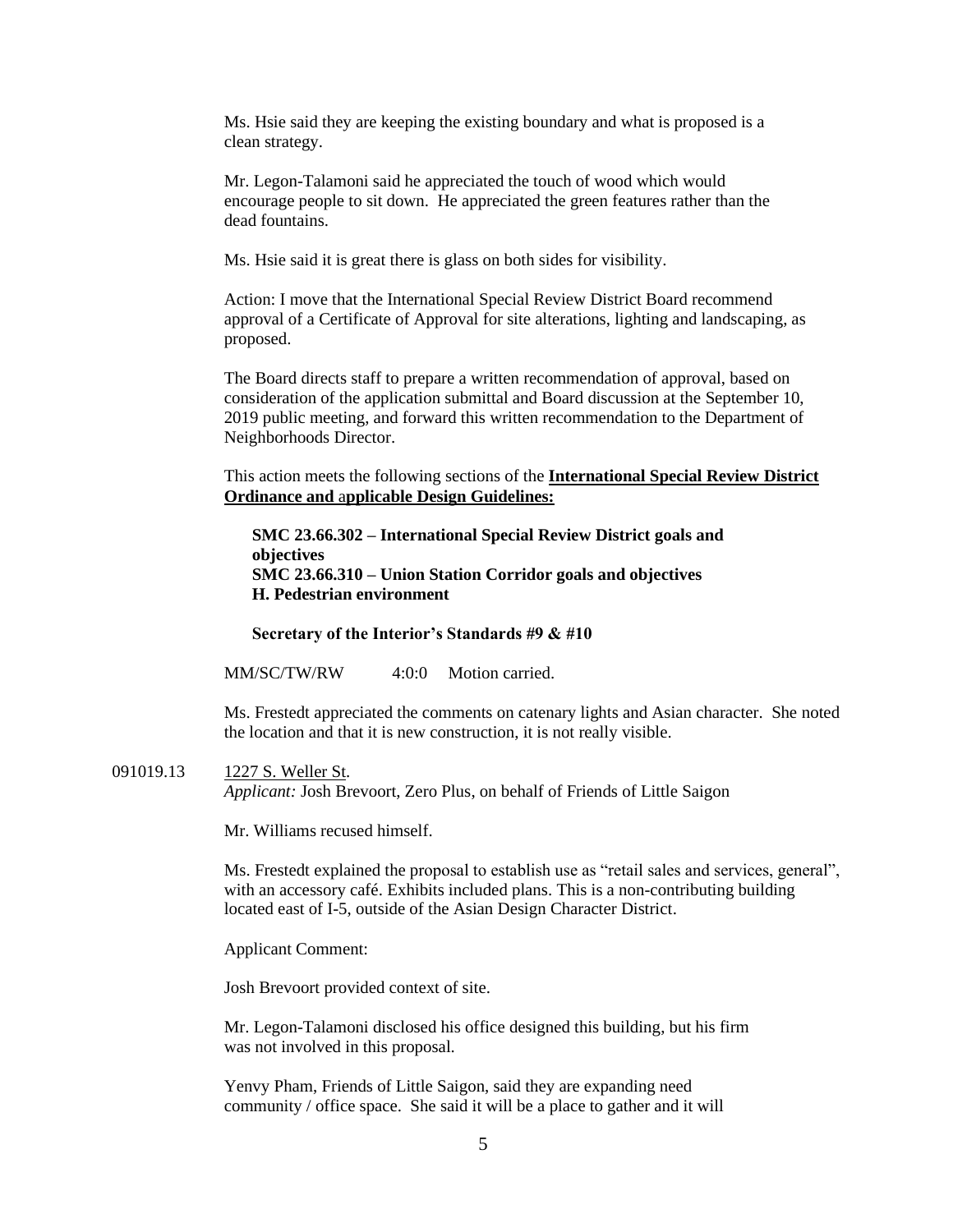provide activation. She said there will be a coffee shop which she has a sublease to operate. She said it is a hard to get to space but has potential with what is coming in future. She said she plans a Vietnamese coffee shop with Vietnamese beans as a way to activate the space.

Mr. Brevoort said it will be used as office, for events, coffee, co-working; he said it will be a flexible-use space.

Ms. Hsie asked if the use covers it all.

Ms. Frestedt said she contacted SDCI for how to consider the two uses. Café is accessory to the rest; if larger it would have to be established as café use.

Ms. Hsie asked if food is planned.

Ms. Pham said caterer will be used for events; pastries will be provided. She said there will be no cooking. She said the space may be used for gallery space. A stage / divider / shelving will be used to partition space. The offices will always be used. During events the space can be cleaned out as needed. She said the café can support pop-ups.

Mr. Brevoort said they are taking <sup>1</sup>/4 of the building.

Public Comment:

Robert Lowman asked for clarification of use.

Ms. Frestedt said it will provide co-work and office use which could be financial planning, graphic design, a variety of uses.

Board Discussion:

Ms. Hsie said it seems like what we want to see in district.

Mr. Legon-Talamoni said it will activate part of the block; it will kick start what is to come in future.

Action: I move that the International Special Review District Board recommend approval of a Certificate of Approval for Use, as proposed.

The Board directs staff to prepare a written recommendation of approval, based on consideration of the application submittal and Board discussion at the September 10, 2019 public meeting, and forward this written recommendation to the Department of Neighborhoods Director.

This action meets the following sections of the **International Special Review District Ordinance and** a**pplicable Design Guidelines:**

**SMC 23.66.308 – International District preferred uses east of Interstate 5 SMC 23.66.320 – Permitted uses**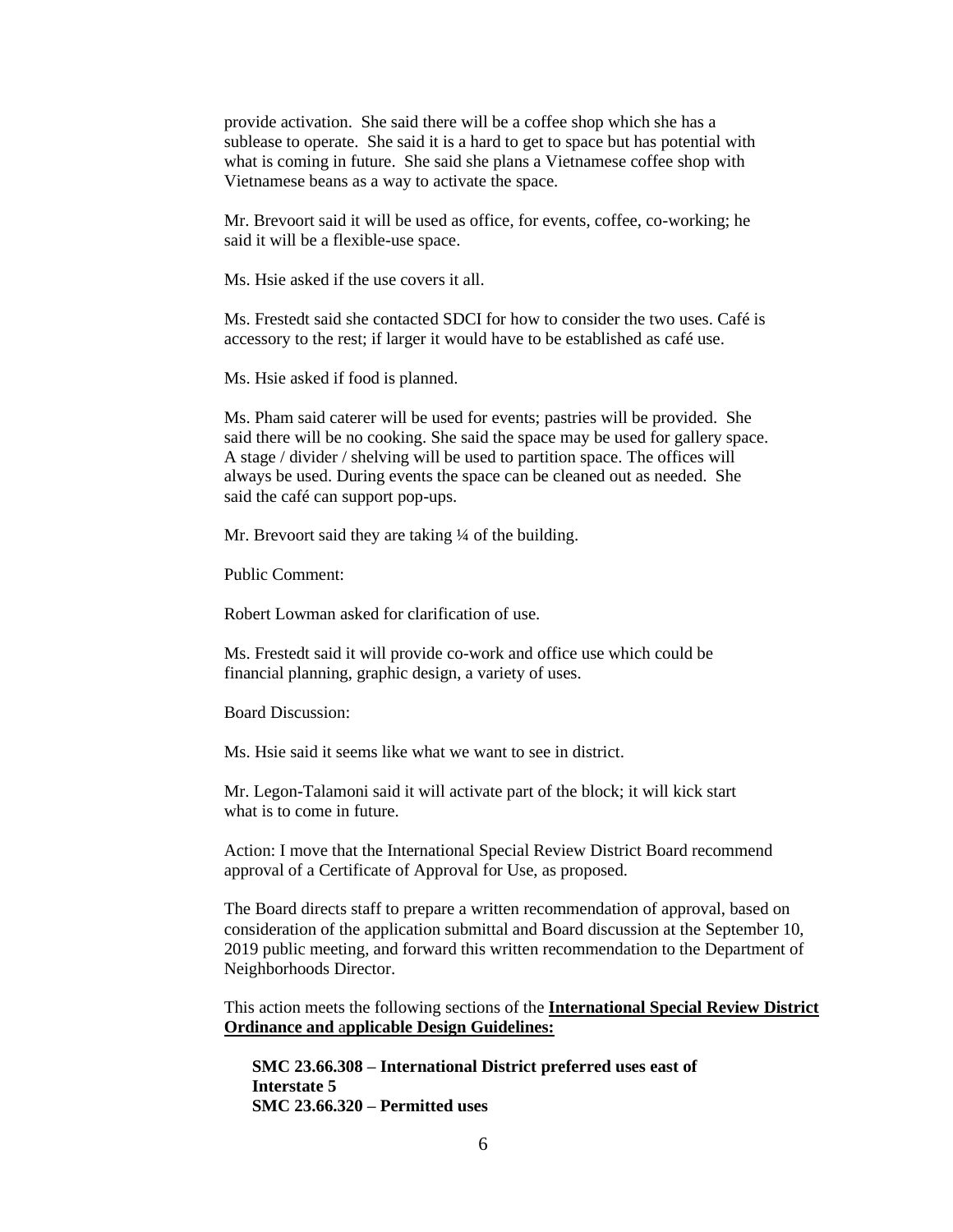MM/SC/SLT/TW 3:0:1 Motion carried Mr. Williams recused himself.

091019.15 442 S. Main St. – Hirabayashi Place *Applicant:* Leslie Morishita, InterimCDA

> Ms. Frestedt explained the proposed application of a mural on the northwest wall of the north façade. Maximum dimensions: 36'w x 58'tall. Exhibits reviewed included photographs, renderings and paint samples. This is a non-contributing building located outside of the Asian Design Character District.

Rie Shintani, Interim, explained the mural will focus on the social justice theme of the building. She said the mural asks, 'what does an American look like?' and challenges the notion that one must be white to be an American.

Jonathan Wakuda Fisher, artist, said there are no windows on the side of the building and eventually there will be a building there. He said the mural life will span five to eight years. He said the mural is aimed at the power structure with criminal courts up the street. He said he will use the same products as he used on the building before and a finishing coat. He said he is donating his time.

Applicant Comment:

Ms. Frestedt said that the board has no position on content with art but will weigh in on size, scale, colors, and relation of art to adjacent buildings and the district.

Mr. Fisher said he will be subtle in color choices and will keep the same aesthetic that is on the building now. He said he will use limited gray scale on portraits which include Lady Liberty and Chief Sealth. He said the rest of the faces will be anonymous in sense. He said it is a working design; the imagery may change but the color palette won't.

Responding to questions, Leslie Morishita provided mural dimensions.

Mr. Legon-Talamoni asked if he would incorporate the wave motif into mural.

Mr. Wakuda Fisher said he will.

Ms. Woo asked why the mural starts between 1<sup>st</sup> and 2<sup>nd</sup> floor.

Mr. Wakuda Fisher said there is less vandalism that way.

Public Comment: There was no public comment.

Board Discussion:

Ms. Hsie asked if board could see the final design.

Ms. Frestedt said the motion could be conditioned on seeing final if there is clarity about what board is looking for.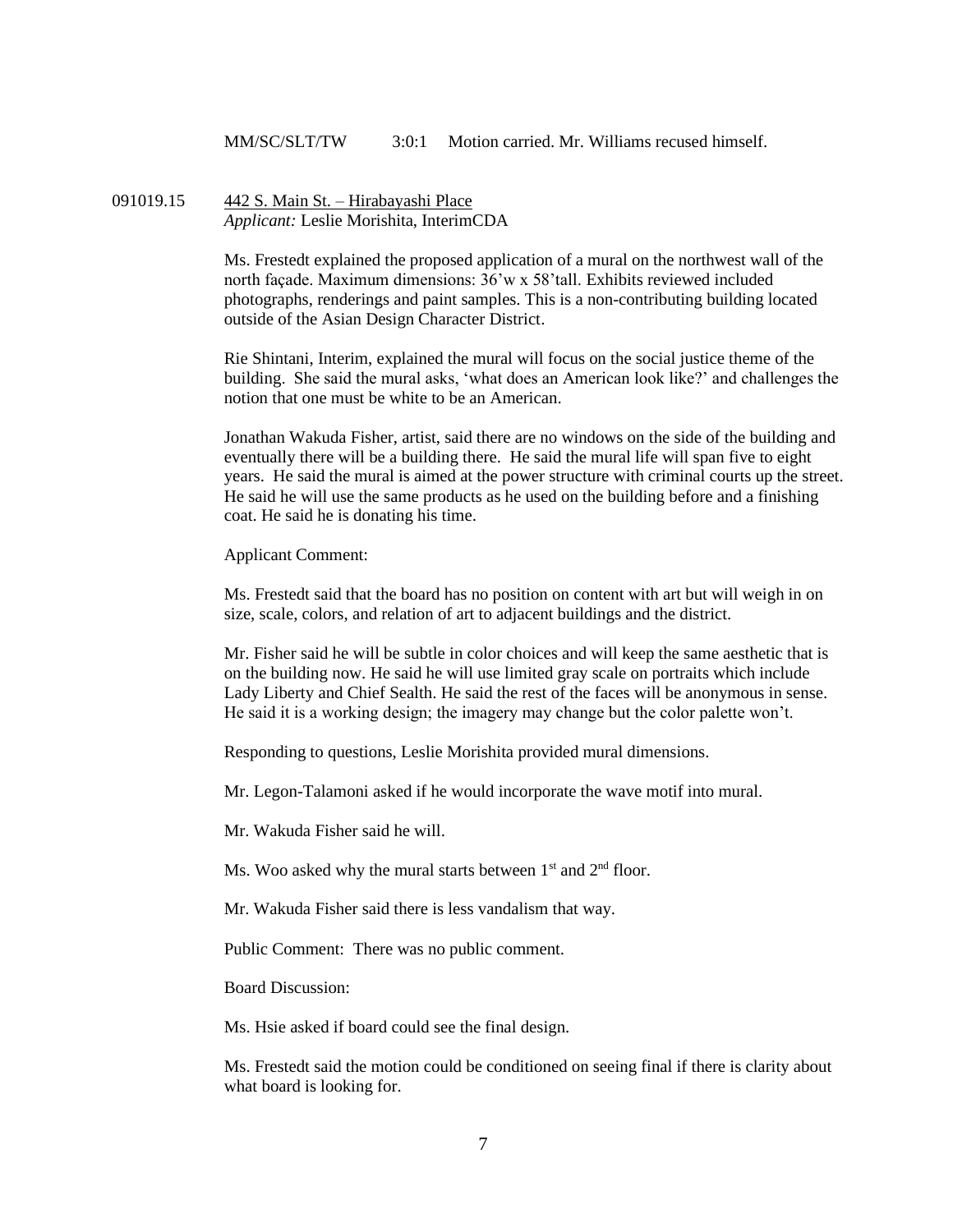Ms. Hsie asked about community input.

Mr. Wakuda Fisher said the process gives them time to go to community once they have a finalized image.

Ms. Hsie said the size, scale, and color are compatible and weaving the wave in is clever. She said community vetting is important and she was interested in hearing community input on image.

Mr. Legon-Talamoni agreed that community feedback is important. He said he was not opposed to size, scale, color as they all fit with the building. He said that the artist is the same, it maintains continuity.

Mr.Wakuda Fisher said that schedule-wise he sees the project having in the spring / summer so they will have time to get community input.

Ms. Hsie said there is lots of board support, but community feedback is wanted; it is a big and powerful message.

Ms. Woo agreed that size and color are appropriate and community input is wanted.

Ms. Hsie appreciated that the artist is donating his time; she respected that and hoped it would not burden him.

Mr. Legon-Talamoni said trust-building with the community is important.

Mr. Legon-Talamoni made a motion.

Mr. Williams clarified that artwork could change and that should be noted in motion.

Ms. Frestedt said they will submit final design and scale.

Action: I move that the International Special Review District Board recommend approval of a Certificate of Approval for design, as proposed, conditional on applicant submission of final design, scale, colors, and presentation to board on outreach findings

The Board directs staff to prepare a written recommendation of approval, based on consideration of the application submittal and Board discussion at the September 10, 2019 public meeting, and forward this written recommendation to the Department of Neighborhoods Director.

This action meets the following sections of the **International Special Review District Ordinance and** a**pplicable Design Guidelines:**

**SMC 23.66.336 – Exterior building finishes**

- **A. General Requirements**
- **C. Exterior Building Design Outside the Asian Design Character District**

**Secretary of the Interior's Standards #9 & #10**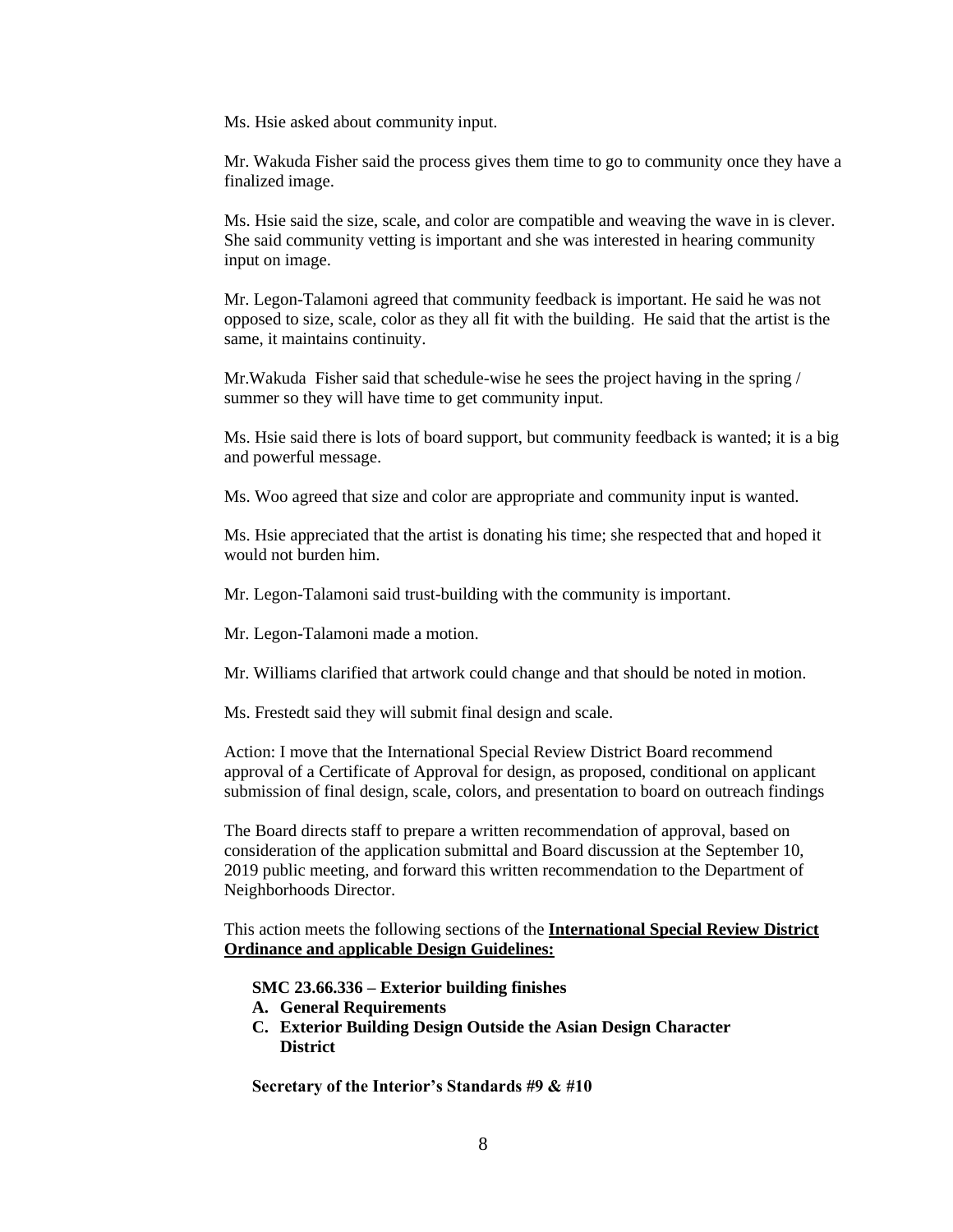MM/SC/SLT/TW 4:0:0 Motion carried.

Mr. Lohman asked if interpretive text will be in English only.

Ms. Shintani said they thought adding text would be too much.

Mr. Wakuda Fisher said they want to be as inclusive as possible, but it is a balance.

#### **091019.2 BOARD BRIEFING**

091019.21 714 S. King St. – Uncle Bob's Place *Presenter:* Doug Leigh, Mithun

> Briefing on proposed Final Design new construction of an 8-story mixed use building with ground floor retail. The focus of this briefing will be on façade refinements, exterior colors and finishes and right-of-way improvements, including landscaping.

Briefing materials in DON file.

Dough Leigh, Mithun, said they want to submit for permit at the end of November; they will build to height potential to provide more units. He said they will remove trees on site and will go over arborist report.

Casey Huang, Mithun, said the briefing will focus on their responses to board comments, updates, and departure requests. The following is a summary of her comments:

Balcony Color Options: Chinese Red, Dark Bronze, and Medium Bronze were explored with Chinese Red the preferred choice; there is lots of red in district and it is best color to celebrate culture and to highlight the corner.

Vents at Brick Veneer: She noted visibility of property; vents to align with top of windows for consistency. The louver is flush with surface of brick and will align with brick. Louver is length of two full bricks and is integrated to texture and scale and will be painted to match brick.

Views: She presented street level views, noting that building fits nicely into neighborhood and relates nicely to building next door.

Street Level Uses along  $8<sup>th</sup>$  Revised Level 1 floor plan. Provided side by side views of last plan and revised plan. One portion reduced to below 50', door relocated, and office configuration along street façade.

Mr. Leigh said they had to shift the elevator core and make the lobby smaller.

*6:28 PM The interpreter departed, since no interpretation was needed.*

Ms. Huang noted the challenge of sidewalk slope and height clearance. She said they didn't want to do the ramp but that was the only way to meet the 50'.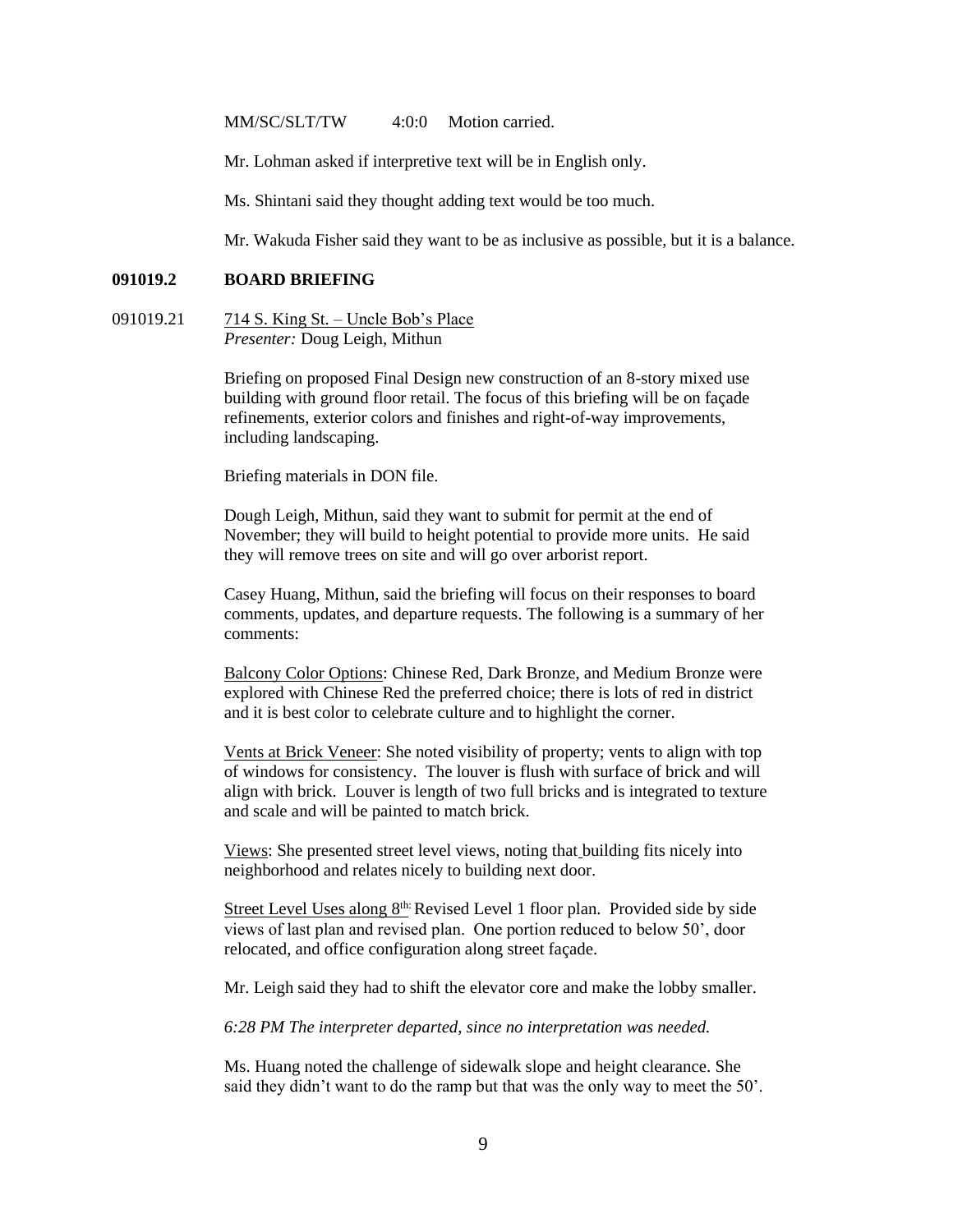Matt Sullivan, Mithun, said there is a City Light transformer vault in the sidewalk and there is a required 10' setback from that.

Ms. Huang said having glazing is important to be welcoming. She said the residential use is 49'4" so it is below 50'.

Solid Waste Plan: Mr. Sullivan said he worked with Angela Wallace at SPU. They will stage trash pickup in the street. Trash room is internal, and he showed where the dumpsters will be rolled out to loading zone.

Ms. Frestedt said the alley is vacated.

There was clarification that this section of S. King Street is not a Green Street, rather it is part of the King Street Greenway.

#### Tree Removal Map

Mr. Sullivan said trees on parcel are reviewed by SDCI; trees on right of way are reviewed by SDOT. 5 of 7 trees on the site and street are considered significant. The Arborist report cites the Domestic Plum at the SW corner as meeting the Seattle Exceptional Tree definition, but the SMC does not require retention in this zone per Jennifer Hagenow, SDCI Zoning Review: "Despite the Arborist Report, these trees are not Exceptional (25.11.040, .050)". Other trees on the building parcel designated significant per the report will be removed, as well, to facilitate construction. The two existing Honey Locust trees in the 8th Ave. S. ROW to be removed and replaced. The Arborist report has shown both trees to be in decline from significant pruning due to overhead power lines. The Arborist recommends removal and replacement of the two ROW trees.

The landscape architect said that three Japanese Hornbeam trees to be planted on  $8<sup>th</sup>$ ; three Zeklova Trees on King Street; three planters in entry way; and decorative light poles / lights to be retained. The existing brick inlay at street tree planters is a historical element around the district but the design is very restrictive for the existing trees. New proposed brick inlay improves growing conditions for the trees while maintaining the historic brick element in the design.

#### Balconies

Mr. Sullivan confirmed that the lower roof overhang above uppermost balcony is required to be 1-hour construction and will be provided with a sprinkler. Sprinklers will be provided at all other levels as well. He didn't know about commercial spaces yet and they will present that in a more developed state in future.

#### Brick Only Cladding

He said that the blank façade at the northeast corner is approximately 30" off existing face of adjacent building. House of Hong bricklayers cannot apply full depth brick veneer from scaffolding without easement and until above parapet. New façade design proposes 4' corner wrap of full depth brick veneer. Balance of façade is fiber cement panels with painted mural above level 3. Painted concrete walls below to grade. Future development at House of Hong site zoning allows 8-story construction; the entire north façade could be hidden.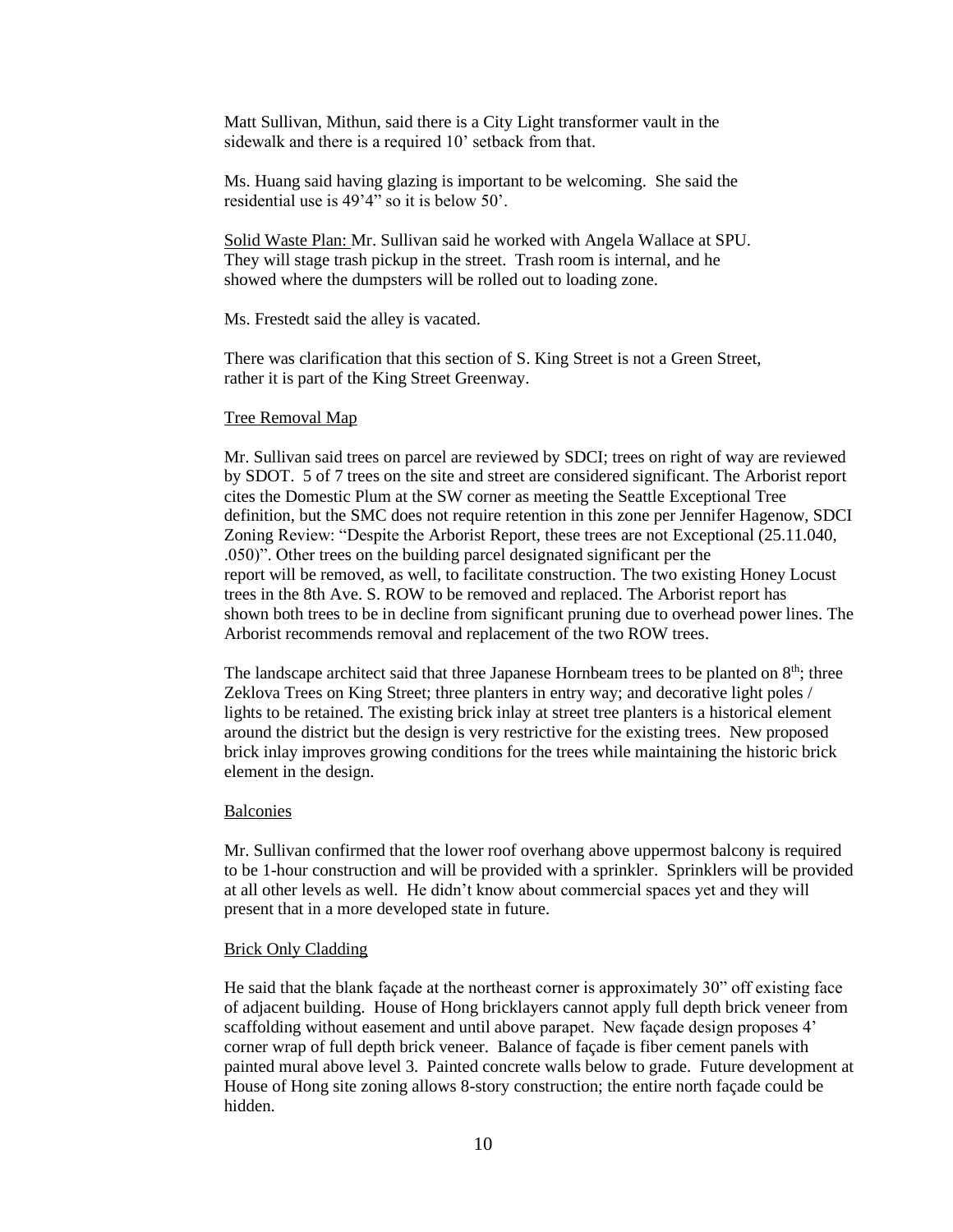Ms. Huang said Interim is on board and will find an artist for the mural. She said that the commercial space entry door and canopy moved east.

#### **Departures**

Mr. Sullivan went over departure requests, including a reduction of Amenity Area from 5% - 0., noting the proximity of open space in area parks. Allows for prioritization of residential space for affordable housing. Nearby park spaces (all within a 10-minute walk) are available to residents. This is in keeping with historic precedent in the neighborhood – recreation space is public and typically not internal to buildings.

Mr. Sullivan summarized Overhead Weather Protection departure. There is no precedence for continuous overhead weather protection in the district. Allow discontinuous canopies: Provide partial overhead protection at key locations along S. King St. & 8th Ave. S. Allow canopy depth of 6' at all locations. Allow canopy heights of up to 20'10" above sidewalk (at SE corner).

Ms. Huang said the board was supportive of what was proposed last time.

Public Comment:

Erika Chung asked about planned retail numbers and size and anticipated use.

Ms. Shintani said there will be two along King Street, 2000 square feet each for eating and drinking; there is a 4' elevation change between the two spaces. She said there will be community room for community use and banquet space that Interim will operate.

Ms. Kunugi said the community space will not be accessible from exterior.

Ms. Huang noted street frontage requirements.

Ms. Frestedt said they are referring to a section of the Code; the length of the façade, street frontage and if on corner or mid-block.

Ms. Kunugi asked if there will be seating outside the community room.

Ms. Huang said there will be Mahjong tables; the space has a stepdown and a railing.

Ms. Shintani said that details of the tenants are to be determined but could be community use, outside seating, café seating.

Ms. Kunugi said she would like the Mahjong tables back.

Ms. Frestedt said the previous tables were not permitted or reviewed by the board but have been there by informal agreement. It has become a community amenity that has become a gathering space. Acknowledge in record there is a need for space like this.

Ms. Hsie said there is interest in understanding the process for art. She asked about plans for window treatments. She summarized the departure requests. She said she didn't have concerns about the height or depth of canopies.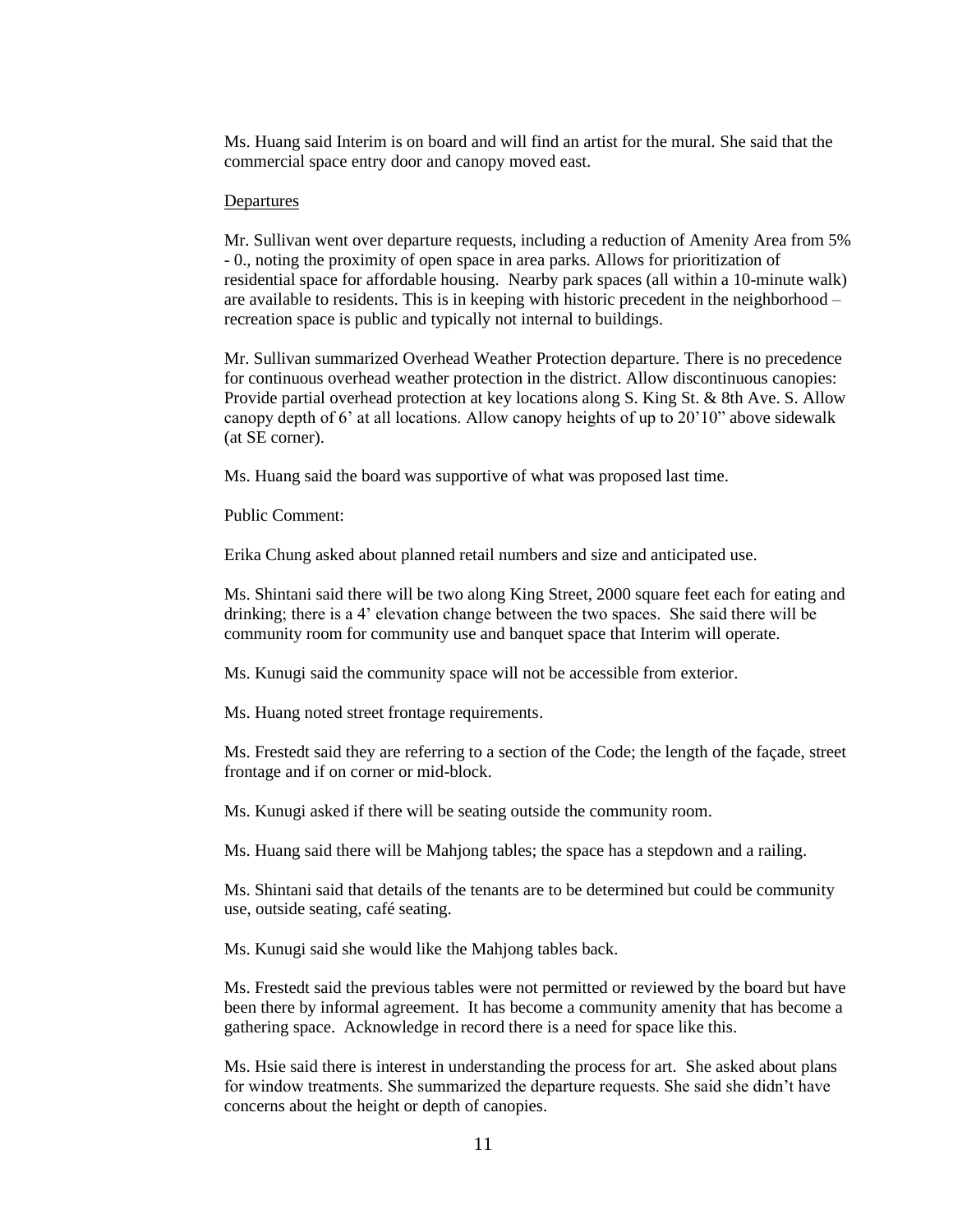Mr. Legon-Talamoni said it makes sense to hold canopies 6' from curb.

### Amenity Space

Ms. Hsie asked about amenity rooms.

Mr. Sullivan said there is the community space on the first floor and then a homework / play area.

Ms. Shintani said they are OK with no roof deck; having more units is important plus there are two community rooms.

Ms. Huang said having one more floor is driven by the Office of Housing.

Mr. Leigh said it is typical of what is happening with Office of Housing funded projects. He said because of this location it is rich with other gathering locations.

Mr. Legon-Talamoni said there is no parking in the building which encourages people to get out. He said there are parks, two community rooms which count amenities. He said the district values housing and street level retail. He noted the three-bedroom size units.

## Waste Pick Up

Ms. Hsie said she had no problem with the departure.

Mr. Legon-Talamoni concurred and noted SPU's approval. He asked if there will be a gate in front.

Ms. Huang said there will be a gate which will be an art element.

#### Mural

Ms. Hsie wanted to see the appliants return with an art plan and noted the importance of community input / feedback. She said the board can approve the art location.

Ms. Huang said there will be a story plaque at corner recess space about Uncle Bob and Bob Santos Community Room; perforated enclosures for wall sconce lighting fixtures at 11 locations on brick piers along S. King and  $8<sup>th</sup>$  Avenue; two perforated panels on service entry gate; one perforated panel at northeast corner; wall mural in Bob Santos Community Room visible from outside; mural on west wall top four stories; art work on wall at elevator lobby all floors; mural on back wall at kids play space at levels 3 and 5.

There as a summary of the landscaping proposal, including three trees added on the east and on the south. Brick inlay retained, tree pits expanded with no grate. Kinnick Kinnick, low level planting.

Ms. Frestedt said that SDOT doesn't allow current width because roots don't have room to grow.

Ms. Frestedt noted the challenge of brick maintenance.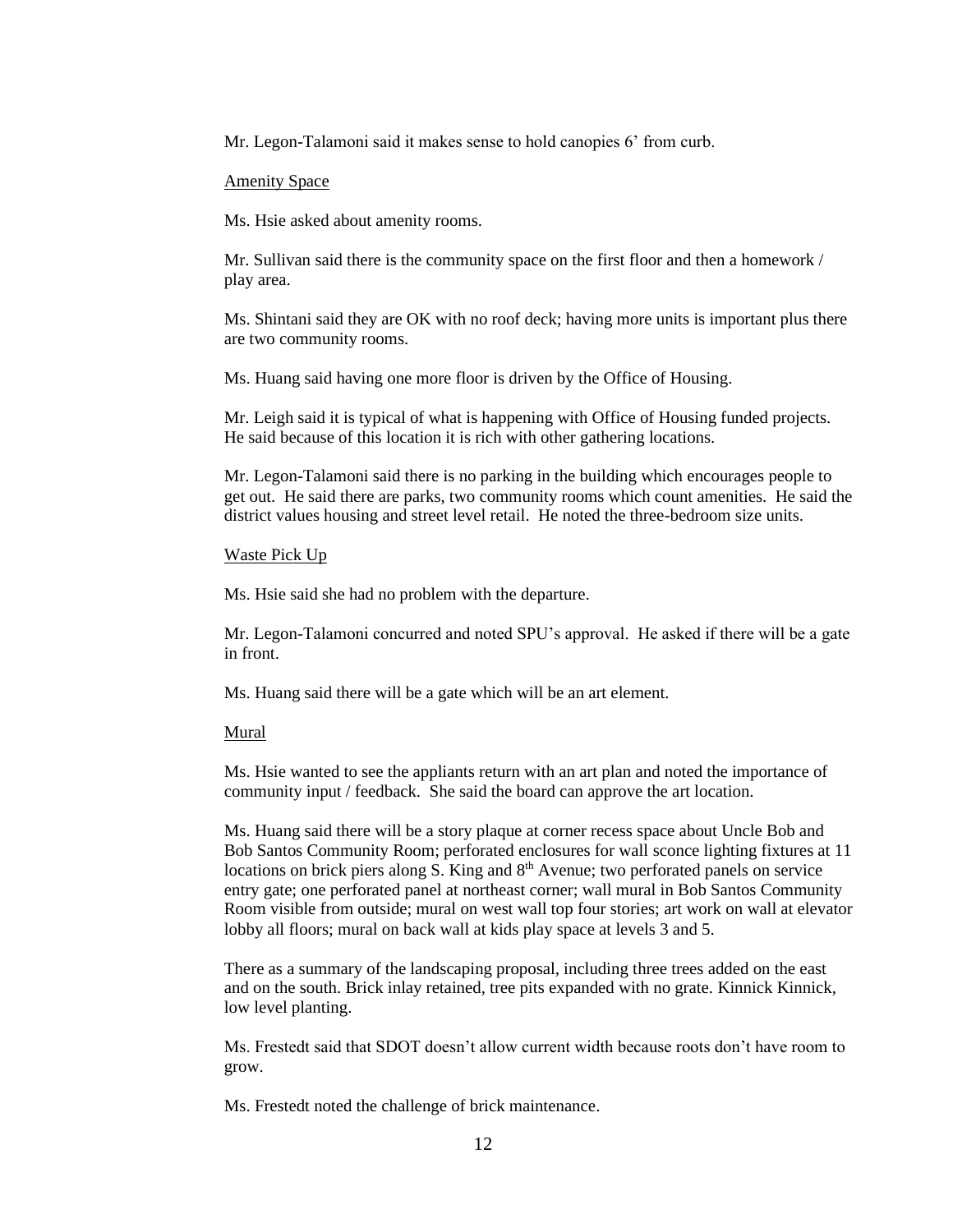Ms. Hsie suggested community weigh-in on removal of plum tree  $-$  if it comes up during community outreach.

Ms. Shintani said there have been no comments.

Ms. Frestedt asked if there is any history on the tree.

Owner: no.

Balcony Color

Ms. Hsie said she supports any of the balcony colors presented.

Mr. Legon-Talamoni concurred but noted he was drawn to the red. He said it makes sense and the placement is tasteful. It ties in with the light poles, Hing Hay. He said it is a beautiful building.

Ms. Woo asked about metal chosen.

Ms. Huang said it will be metal plate and they need to finalize the thickness. There are twelve balconies; the artist could choose the theme.

Mr. Sullivan said all the buildings on the north side of King are buff.

Mr. Leigh said perforation design for the balconies can be on the art plan and can be brought back to board.

#### Venting

Ms. Hsie said she was OK and noted it is flush.

Ms. Frestedt said the color of the vent is to match the brick; she suggested having a brick and paint chip to show the match.

#### Street Level Use

Mr. Legon-Talamoni said they have set aside two commercial spaces.

Ms. Hsie said she didn't mind the ramp; the planter is a good option. She said it is similar to what is here, at Hirabayashi Place.

Mr. Legon-Talamoni asked if they thought about a breaking planter for steps.

Ms. Huang said they couldn't do that because of site conditions.

Ms. Hsie asked if they thought about a seating element.

Ms. Huang said they would have to pub a back on it which would block visibility.

Ms. Hsie said it would need to be low with no safety concerns.